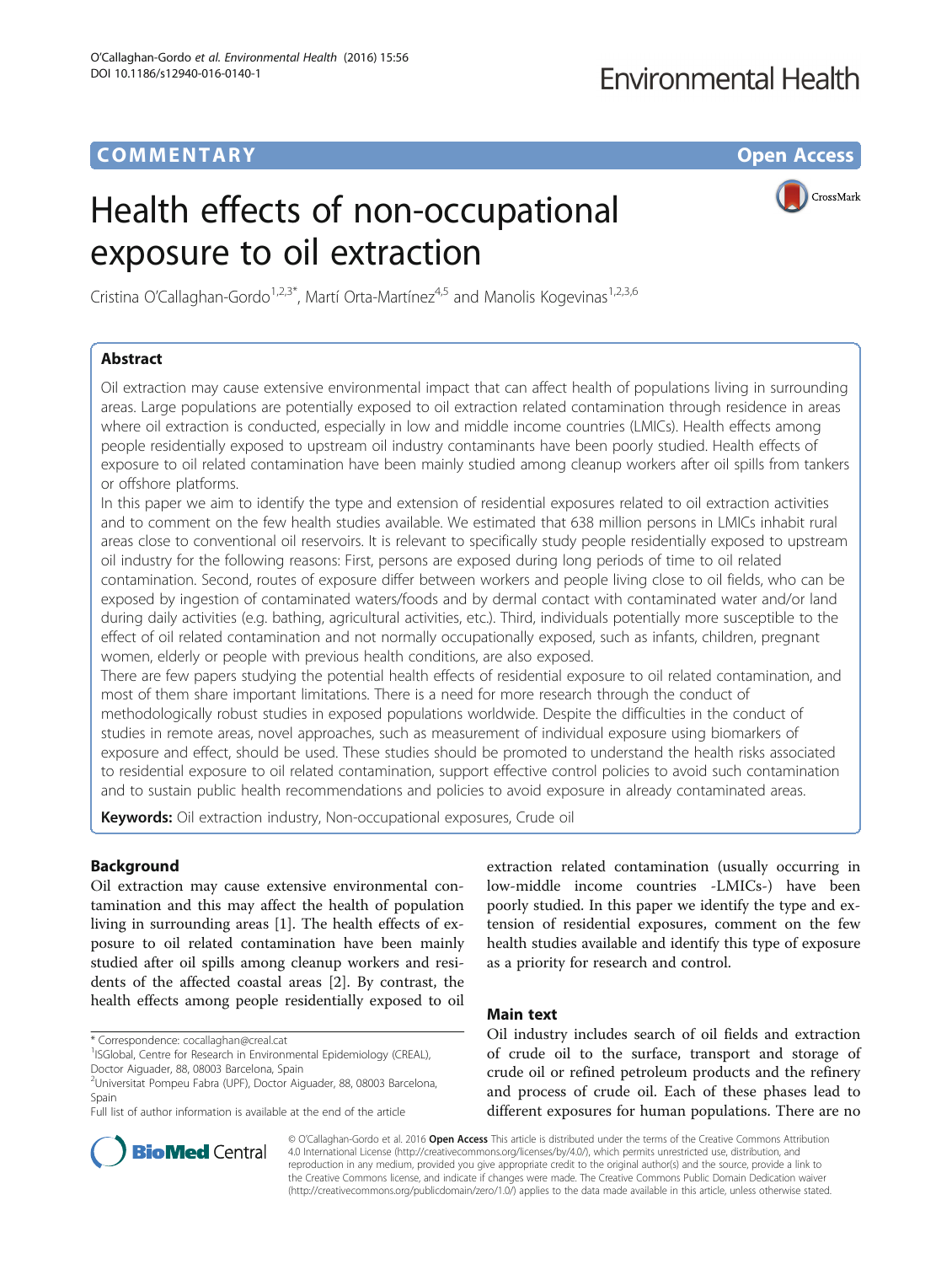solid data on the overall population living close to oil facilities. We estimated that 638 million persons in LMICs inhabit rural areas close to conventional oil reservoirs (Fig. 1). We estimated this figure by overlapping conventional oil reservoirs (based on data from the United States Geological Survey and following the methodology used by Butt et al. [[3\]](#page-3-0)) and maps of rural population density [[4\]](#page-3-0). We used oil reservoirs instead of current areas of extraction (i.e. oil blocks) due to lack of publicly available data.

The most common acute effects reported after exposure to oil spills among cleanup workers are respiratory, eye and skin symptoms, headache, nausea, dizziness and fatigue. Chronic effects include psychological disorders, lower respiratory tract symptoms and reduction of lung function. Genotoxicity and alterations in hormonal status have also been described [\[2\]](#page-3-0). High levels of aluminium, nickel, lead and zinc have been reported in volunteers and workers involved in cleaning up activities after the Prestige oil spill [\[5\]](#page-3-0).

The health effects among people residentially exposed to oil extraction related contamination have been poorly studied. Evaluating these populations is important for several reasons: First, there are large populations living close to oil fields and persons are exposed during long periods of time. Most of the active oil fields are 50-years old, but could be active for longer [[6\]](#page-3-0). Second, routes of exposure differ between workers and people living close to oil fields, who can be exposed by ingestion of contaminated waters/foods and by dermal contact with contaminated water and/or land during daily activities (e.g. bathing, agricultural activities, etc.). Third, individuals

potentially more susceptible to the effect of contamination and not normally occupationally exposed, such as infants, children, pregnant women, elderly and people with previous health conditions, are also exposed.

There are 11 studies examining potential health effects of exposed communities. Ten of these studies have been conducted in the Ecuadorian and Peruvian Amazon [\[7](#page-3-0)–[16](#page-3-0)] and one in the Niger Delta [\[17\]](#page-3-0). There are no health studies in other LMICs involving oil-extraction facilities. The study from the Niger Delta, reports higher frequency of neurological, haematological and irritation symptoms in inhabitants from a community were the main source of drinking water is contaminated with refined oil products, compared to a neighbouring community [[17](#page-3-0)]. Some of the studies from the Ecuadorian Amazon reported higher risk symptoms previously described among cleanup workers after oil spills, such as fatigue, respiratory and eyes irritation and headaches [\[7\]](#page-3-0), and higher risk spontaneous abortions [\[9\]](#page-3-0) among women from exposed communities. Studies from the Peruvian Amazon compared blood lead levels among indigenous children and adults according to distance from place of residence to oil fields [[14](#page-3-0), [15\]](#page-3-0). Blood lead levels were high in the area, but no association was detected between blood lead levels and distance to oil extraction sites. Evidence on cancer risk is contradicting. Three studies conducted in the Ecuadorian Amazon identified increased cancer risk [\[8, 10](#page-3-0), [11\]](#page-3-0) in exposed areas. However a re-analysis of one of this studies [\[8\]](#page-3-0) conducted by researchers funded by oil companies did not identify an increased risk [[12](#page-3-0)]. Studies on cancer mortality were also conducted by researchers funded by oil companies and did not observe increased cancer mortality in the area [\[13, 16](#page-3-0)].

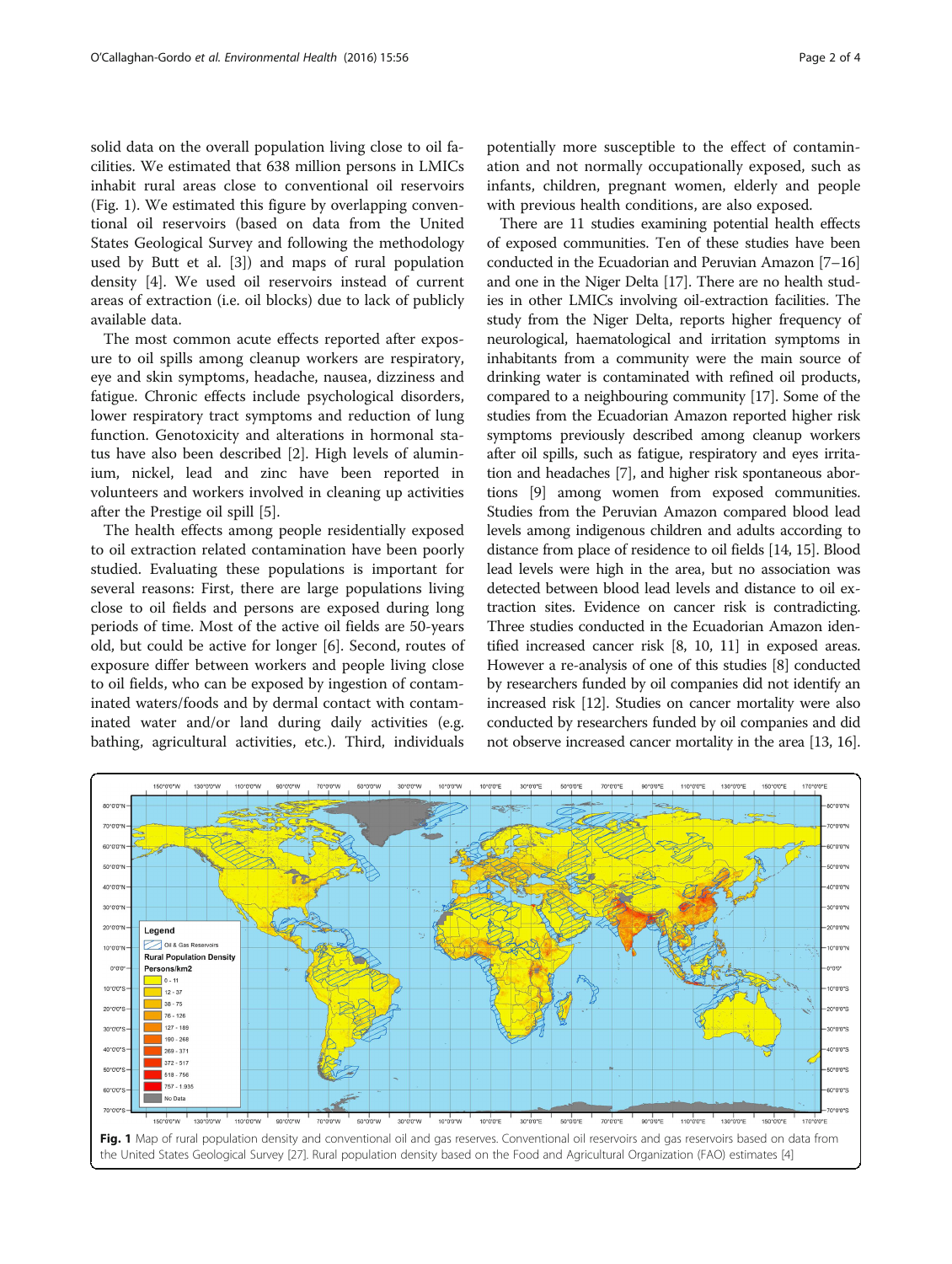<span id="page-2-0"></span>All these cancer studies shared methodological limitations such as potential errors in population estimates, no information on length of residence in the county, lack of information on occupational exposures and other important confounders. Genotoxiticy, which is directly associated with cancer risk, has been consistently observed in people exposed to oil spills [[2](#page-3-0)].

Oil extraction related contamination leads to exposure to a mixture of contaminants. Produced waters originate in the natural oil reservoir and are separated from oil and gas in the production facility. Produced waters represent the major petroleum–derived waste [\[18](#page-3-0)]. They contain toxic compounds of natural origin, such as polycyclic aromatic hydrocarbons (PAHs), BTEX (benzene, toluene, ethylbenzene, and xylenes), heavy metals and occasionally naturally occurring radioactive materials, and may also contain chemicals from drilling fluids and treatment chemicals [\[18](#page-3-0)]. Exposure to produced water has been mainly studied among aquatic fauna in offshore production water, and negative effects on development, growth and immune response amongst others have been reported [\[19\]](#page-3-0). In onshore operations, production water should be re-injected to wells. Ninety-two percent of barrels of produced water generated in 1995 in US onshore production activities were re-injected [[20\]](#page-3-0); however, dumping produced waters into rivers and streams has been common practice in a number of countries until recently [\[21, 22](#page-3-0)]. Natural gas flaring is also a common practice in oil fields. It leads to exposure to volatile organic compounds (VOCs), nitrogen dioxide  $(NO<sub>2</sub>)$ , sulphur dioxide (SO<sub>2</sub>), PAHs and benzo[a]pyrene [\[23](#page-3-0)].

In remote areas of LMICs environmental legislation is less restrictive and control by supervisory bodies may be lacking [\[21\]](#page-3-0). The activity of Chevron-Texaco in the Ecuadorian Amazon is a fair example. Chevron-Texaco operated in the Ecuadorian Amazon between 1964 and 1992. In 2013, after 22 years of legal proceedings, the Ecuadorian Supreme Court ruled that USD 9.5 billion should be awarded to the plaintiffs (i.e. 30,000 mestizo and indigenous peoples) by Chevron-Texaco. This sentence was based on damage to the human health, water supply, and ecology among other harms [\[24](#page-3-0)]. In the Peruvian Amazon, there is lack of technical legislation on permissible levels of many pollutants on the practices for the management of production waters, drillings muds and gas flaring. The activities of oil companies operating in the area have led to contamination of air, water and soils in residential areas close to oil fields [[25](#page-3-0)].

#### Conclusions

Large populations are potentially exposed to oil extraction related contamination through residence in areas where oil extraction is conducted, especially in LMICs. Adverse health effects of exposure to oil extraction

related compounds are known among oil industry workers and oil spills cleanup workers [[2\]](#page-3-0), but there are surprisingly few studies focusing on populations residentially exposed. There is a need for research through the conduct of methodologically robust studies in exposed populations worldwide, as also recommended by a United Nations Environment Programme (UNEP) report [[26\]](#page-3-0). Such studies should include individual exposure assessment. There is currently enough technology available to allow collection of biological samples in remote areas and transportation to laboratories (e.g. sun-powered freezers). Therefore, measurement of biomarkers of exposure and effect (e.g. level of metals in blood/urine, lead isotopic ratios to trace sources, measurement of 1 hydroxypyrene in urine, presence of PAHs DNA adducts, evaluation of chromosomal damage by comet assay or micronucleus test, amongst others) should be included in future studies. These studies should be promoted to understand the health risks associated with residential exposure to oil related contamination, support effective control policies to avoid such contamination and sustain public health recommendations and policies to avoid exposure in already contaminated places.

#### Abbreviations

BTEX: benzene, toluene, ethylbenzene, and xylenes; FAO: food and agricultural organization; LMICs: low and middle income countries; NO<sub>2</sub>: nitrogen dioxide; PAHs: polycyclic aromatic hydrocarbons; SO<sub>2</sub>: sulphur dioxide; UNEP: United Nations Environment Programme; VOCs: volatile organic compounds.

#### Competing interests

The authors declare that they have no competing interests.

#### Authors' contributions

All authors have been involved in drafting the manuscript and revising it critically for important intellectual content. All authors read and approved the final manuscript.

#### Funding

C.O.G holds a Sara Borrell postdoctoral fellowship awarded from the Carlos III National Institute of Health (CD13/00072). M.O.M. benefited from the financial support of the 'Conflict and Cooperation over Natural Resources in Developing Countries' program of The Netherlands Organisation for Scientific Research (NWO) - [www.iss.nl/nebe-](http://www.iss.nl/nebe) and the 'International Initiative for Impact Evaluation' (3ie).

#### Author details

<sup>1</sup>ISGlobal, Centre for Research in Environmental Epidemiology (CREAL), Doctor Aiguader, 88, 08003 Barcelona, Spain. <sup>2</sup>Universitat Pompeu Fabra (UPF), Doctor Aiguader, 88, 08003 Barcelona, Spain. <sup>3</sup> CIBER Epidemiología y Salud Pública (CIBERESP), Av. Monforte de Lemos, 3-5, 28029 Madrid, Spain. 4 International Institute of Social Studies, Erasmus University Rotterdam, Kortenaerkade 12, 2518, AX, The Hague, The Netherlands. <sup>5</sup>Institut de Ciència i Tecnologia Ambientals (ICTA), Universitat Autònoma de Barcelona, 08193 Bellaterra, Cerdanyola del Vallès, Barcelona, Spain. <sup>6</sup>IMIM (Hospital del Mar Medical Research Institute), Dr. Aiguader, 88, 08003 Barcelona, Spain.

#### Received: 28 December 2015 Accepted: 19 April 2016 Published online: 26 April 2016

#### References

1. Pfeiffer M, Viliani F, Dora C. Managing the public health impacts of natural resource extraction activities. Geneva: World Healt Organization (WHO); 2010.